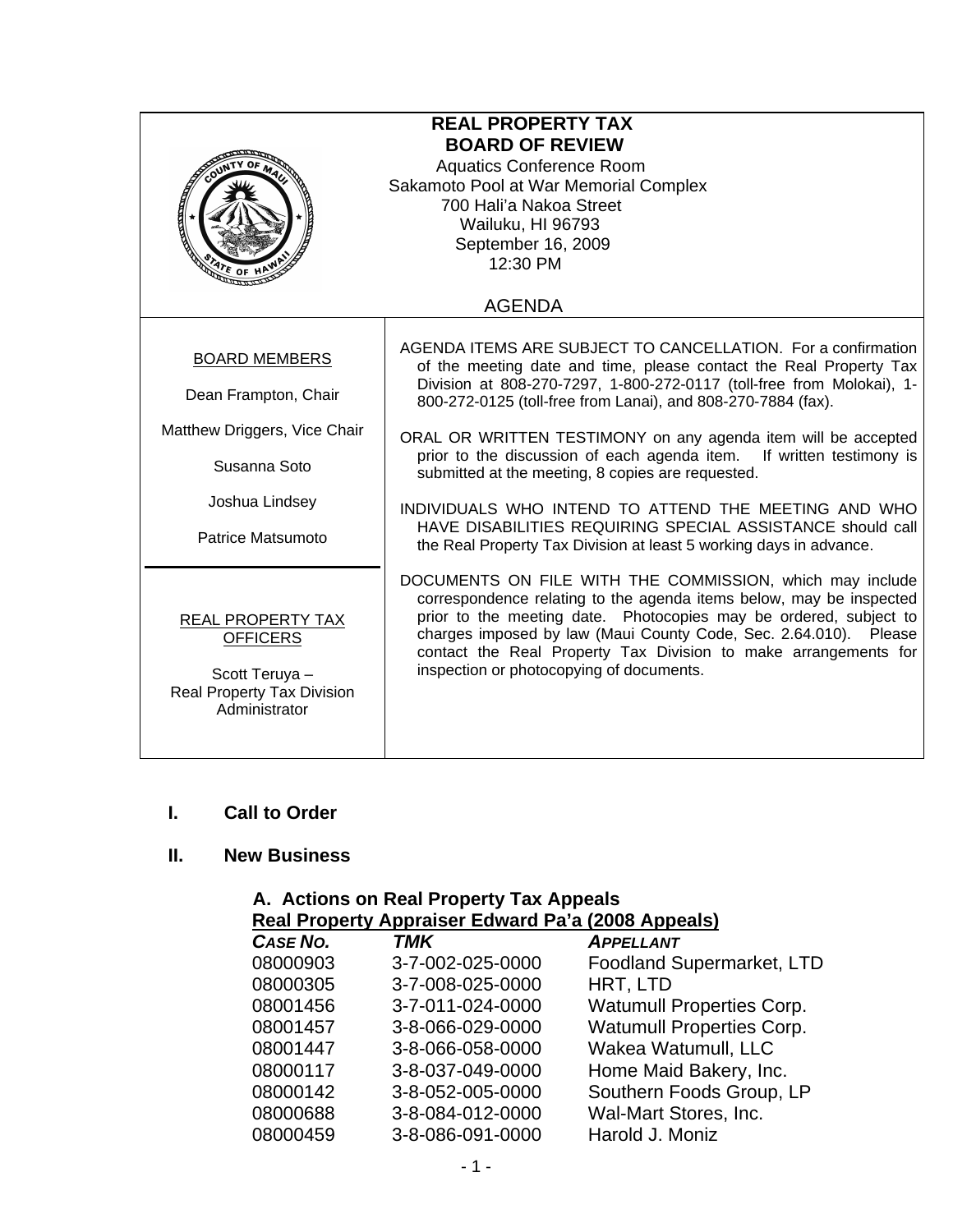# **Real Property Appraiser Kyle Shimizu (2008 Appeals)**

| CASE NO. | <b>TMK</b>       | <b>APPELLANT</b>               |
|----------|------------------|--------------------------------|
| 08000577 | 1-4-003-057-0000 | Ohana Hotel Company, LLC       |
| 08000265 | 4-4-006-016-0017 | <b>Sherian Lee Bender</b>      |
| 08000037 | 4-4-006-016-0018 | Darlene J. Ford Trust          |
| 08000058 | 4-4-006-016-0025 | John/Carole Coté               |
| 08000241 | 4-4-006-016-0044 | Nancie Lee Wylie Trust         |
| 08001114 | 4-4-006-016-0046 | James/Donna Vaughn             |
| 08001219 | 4-4-006-016-0061 | Karen S. King                  |
| 08000627 | 4-4-006-016-0062 | David A. Ferguson              |
| 08000938 | 4-4-001-100-0009 | <b>TED Limited Partnership</b> |
| 08000940 | 4-4-001-100-0010 | <b>TED Limited Partnership</b> |
| 08000918 | 4-4-001-100-0011 | <b>TED Limited Partnership</b> |

#### **Real Property Appraiser Wes Yoshioka (2008 Appeals)**

| CASE NO. | TMK              | <b>APPELLANT</b>                 |
|----------|------------------|----------------------------------|
| 08001090 | 4-4-013-001-0550 | Marriott Ownership Resorts, Inc. |
| 08001092 | 4-4-013-001-0556 | Marriott Ownership Resorts, Inc. |
| 08001099 | 4-4-013-001-0569 | Marriott Ownership Resorts, Inc. |
| 08001101 | 4-4-013-001-0570 | Marriott Ownership Resorts, Inc. |
| 08001105 | 4-4-013-001-0571 | Marriott Ownership Resorts, Inc. |
| 08001107 | 4-4-013-001-0572 | Marriott Ownership Resorts, Inc. |
| 08001109 | 4-4-013-001-0573 | Marriott Ownership Resorts, Inc. |
| 08001112 | 4-4-013-001-0574 | Marriott Ownership Resorts, Inc. |
| 08001120 | 4-4-013-001-0575 | Marriott Ownership Resorts, Inc. |
| 08001122 | 4-4-013-001-0576 | Marriott Ownership Resorts, Inc. |
| 08001124 | 4-4-013-001-0577 | Marriott Ownership Resorts, Inc. |
| 08001126 | 4-4-013-001-0578 | Marriott Ownership Resorts, Inc. |
| 08001129 | 4-4-013-001-0579 | Marriott Ownership Resorts, Inc. |
| 08001131 | 4-4-013-001-0580 | Marriott Ownership Resorts, Inc. |
| 08001134 | 4-4-013-001-0581 | Marriott Ownership Resorts, Inc. |
| 08001137 | 4-4-013-001-0582 | Marriott Ownership Resorts, Inc. |
| 08001139 | 4-4-013-001-0583 | Marriott Ownership Resorts, Inc. |
| 08001142 | 4-4-013-001-0584 | Marriott Ownership Resorts, Inc. |
| 08001144 | 4-4-013-001-0585 | Marriott Ownership Resorts, Inc. |
| 08001147 | 4-4-013-001-0586 | Marriott Ownership Resorts, Inc. |

# **Real Property Appraiser Lewis dela Cruz (2009 Appeal)**

| CASE NO. | TMK              | <b>APPELLANT</b>                 |
|----------|------------------|----------------------------------|
| 08005174 | 3-4-003-006-0000 | James J. C. Haynes, II (Trustee) |
| 09005183 | 3-4-003-011-0000 | James J. C. Haynes, II (Trustee) |
| 09005189 | 3-4-003-012-0000 | James J. C. Haynes, II (Trustee) |
| 09005196 | 3-4-003-014-0000 | James J. C. Haynes, II (Trustee) |
| 09005202 | 3-4-003-026-0000 | James J. C. Haynes, II (Trustee) |
| 09005209 | 3-4-003-043-0000 | James J. C. Haynes, II (Trustee) |
| 09005216 | 3-4-003-044-0000 | James J. C. Haynes, II (Trustee) |